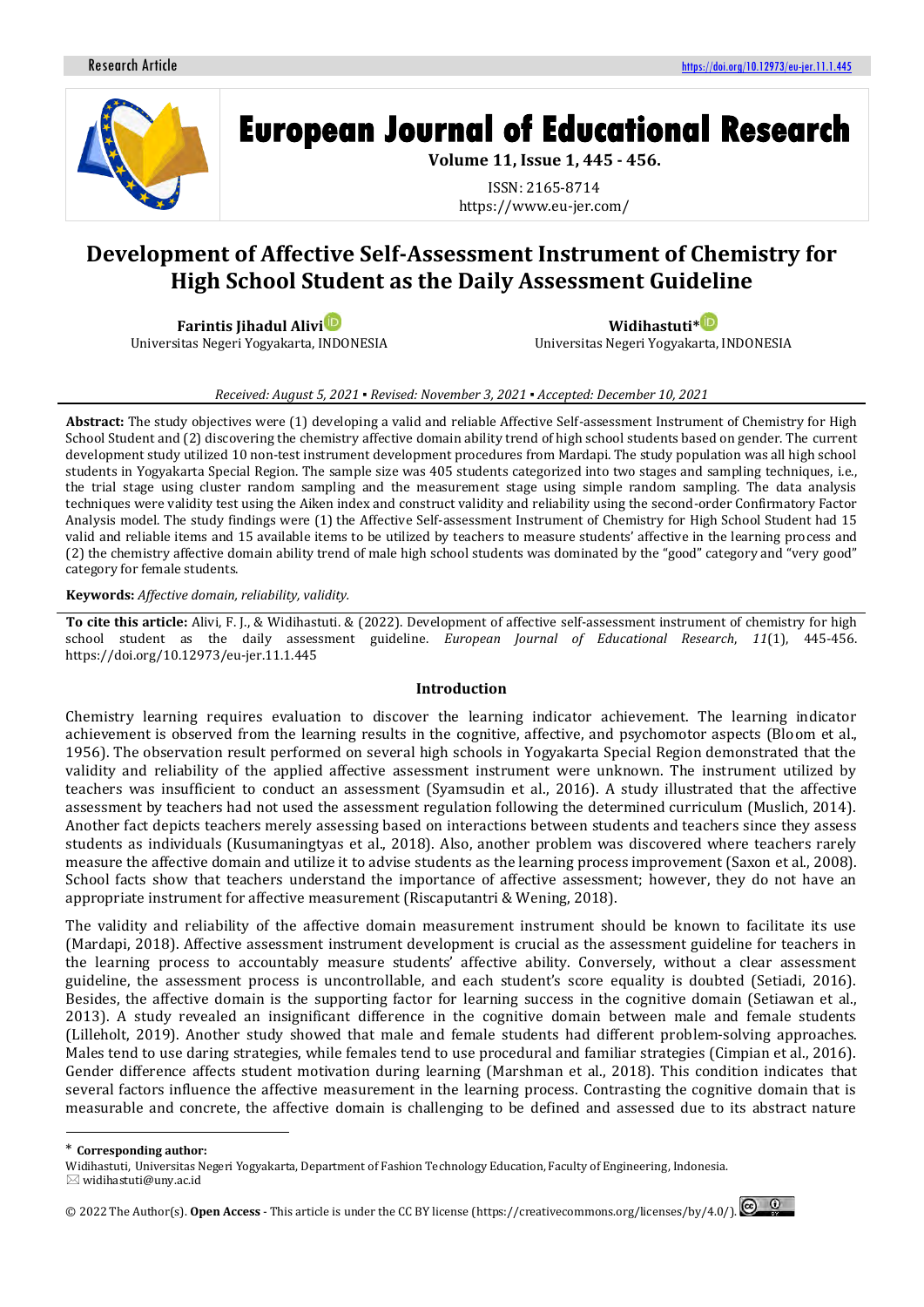(Setiawan & Mardapi, 2019). There are five crucial affective types, i.e., attitude, self-esteem, value, moral, and interest (Mardapi, 2017).

One of the instruments used to measure affective ability is a questionnaire in case studies, where students are asked to respond (Mardapi, 2012). The instrument encouraging students to answer following the condition is using selfassessment, where students are presented with questions and answer options with possible events. Complex students' behaviors and limited affective assessment instrument availability, particularly in chemistry, are reasons for this affective instrument development. Therefore, the developed affective self-assessment instrument can measure students' affective in the chemistry learning process.

### **Literature Review**

# *Affective Domain*

Learning result assessment based on the Regulation of the Minister of Education and Culture of the Republic of Indonesia No. 23 of 2016 article 3 mentions that educational assessment includes attitude, behavior, and skill aspects. The attitude assessment in question is teachers' activities in acquiring descriptive information concerning students' behaviors. The assessments may take the form of observation or other types. The affective domain is defined as interests, attitudes, and values (Bloom et al., 1956). Affective is also defined as emotional attitudes or reactions against an object, behavior on objects, and faith in objects (Hart, 1989). Moreover, the affective domain components comprise emotions, attitudes, and behaviors (Beltrán-Pellicer & Godino, 2020). Meanwhile, Binet, Simon and Tyler (Anderson & Bourke, 2013) argued that the affective character variations are attitudes, interests, values, and self-esteem. These characteristics reflect students' attention and persistence in class. It is reinforced by Mardapi (2017) that there are five crucial affective types, i.e., attitude, self-esteem, interest, value, and moral.

*Attitude*: The attitude term has several meanings related to the topic. Attitude can be conceptualized as the tendency to respond positively or negatively to particular objects, situations, concepts, or people (Aiken, 1980). Students' attitudes on chemistry can be measured via scientific attitudes. Scientific attitudes are portrayed when students work on an experiment completely and scientifically (Wiwin & Kustijono, 2018). Scientific attitudes include a) curiosity, b) respect to data and facts, c) diligence, d) creativity and innovation, e) cooperation, f) open-minded, g) respect people's opinions, and h) sensitive to the environment (Harlen, 1985). Scientific attitudes are vital to be applied in the chemistry learning process.

*Self-esteem*: Self-esteem aims to discover and utilize students' abilities and drawbacks. It strengthens Mardapi's (2017) statement that self-esteem is necessary for future career paths where students can understand their strengths and weaknesses to select an appropriate career. Student strengths can be measured using a self-esteem scale comprising physique, moral, family, personality, social, and academic or occupation (Fitts & Roid, 1964). Self-esteem can improve students' academic achievements (Hosseini et al., 2016). Therefore, information regarding self-esteem becomes teachers' reference in improving the learning process.

*Interest*: Interest is defined as attention to specific objects or topics and tends to linger for a long period (Harackiewicz et al., 2016). Interest is emphasized as a liking for a thing or an activity without commands. It can be measured through interest, attention in learning, learning motivation, and knowledge (Slameto, 2010). Interest is considered a strong motivator for teenagers; thus, teachers utilize this to improve student engagement in the learning process (Chen & Wang, 2017). Therefore, interest is considered essential in the learning process success.

*Value*: The role of teachers is required to reinforce individual values to impact positively. A value is defined as a social or religious rule or cultural etiquette. A value is also defined as students' awareness of good behaviors (Bhardwaj, 2016). The affective domain in measuring values includes honesty, integrity, fairness, freedom, and commitment (Mardapi, 2017).

*Moral*: Moral is defined as the idea regarding human behavior (good or bad) based on specific situations (Abadi, 2016). Furthermore, moral is also defined as ideas commonly accepted concerning good, appropriate, and reasonable actions (Hudi, 2017). Moral indicators are keeping promises, helping others, respecting others, being honest, and behaving honestly (Mardapi, 2017).

These five affective types are then utilized as aspects in the affective assessment instrument. The affective assessment in scientific learning processes is often neglected where cognitive development is prioritized (Ramma et al., 2018). It is due to two reasons related to unsystematic affective assessment, i.e., many educators perceive the affective domain as "feelings" and not becoming an educational business where the affective domain is the natural (final) result of the cognitive domain not requiring solution during the learning process (Tyler, 1973). Affective domain had effect on the teaching and learning processes, caused different models of its components and conditioning factor (Beltrán-Pellicer & Godino, 2020). Affective assessment is applicable through observation and self-report methods (Andersen, 1980).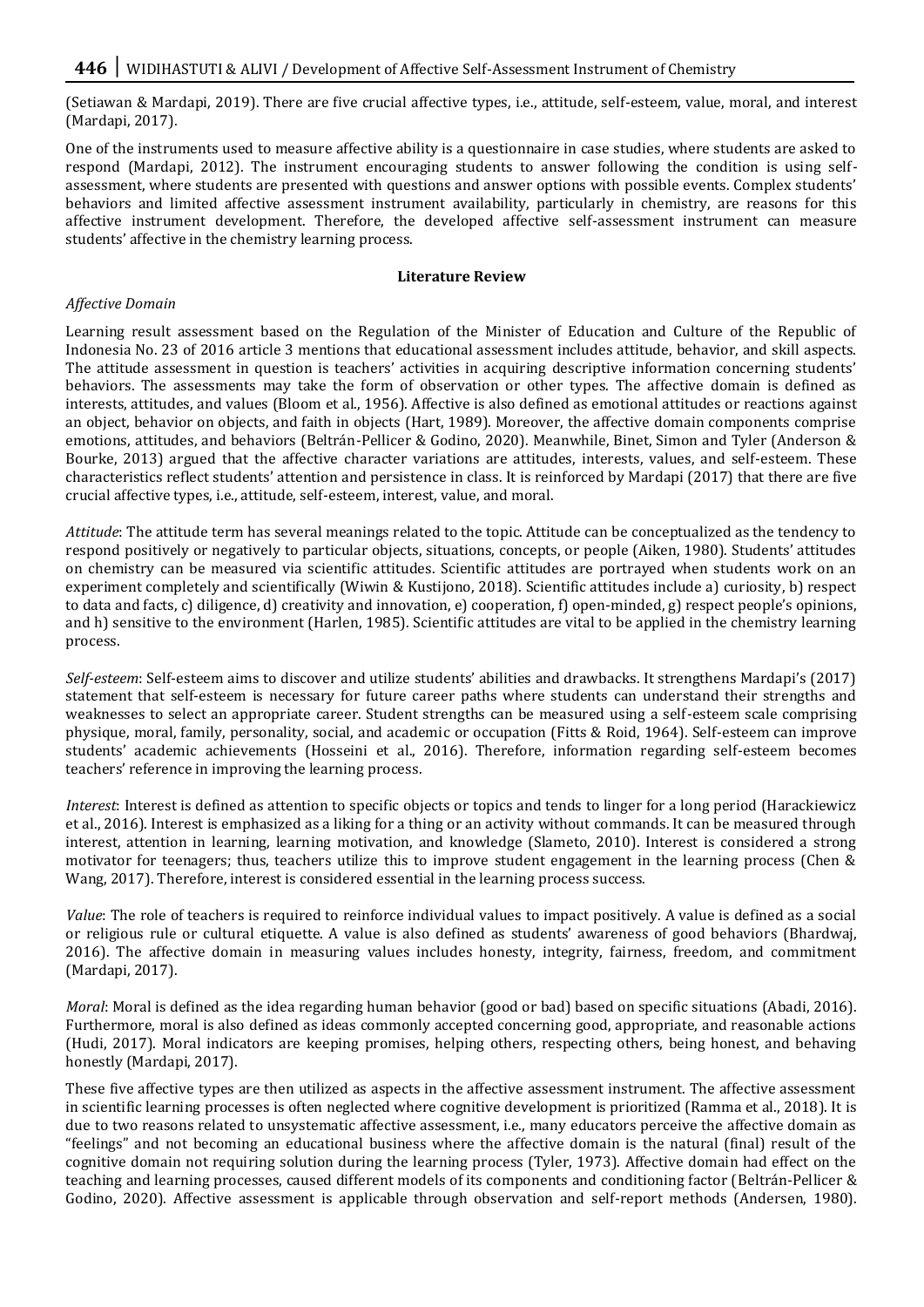Therefore, affective assessment also used self-assessment method (Setiawan & Mardapi, 2019). Observation can be performed on behaviors involving one's feelings and emotions. These behaviors should follow one's behavioral thought type (Andersen, 1984).

# **Methodology**

# *Research Design*

This study aimed to (1) develop a valid and reliable Affective Self-assessment Instrument of Chemistry for High School Student and (2) discover the chemistry affective domain ability trend of high school students based on gender. The study was a development study with a descriptive quantitative approach. The development procedure employed 10 non-test instrument development procedures from Mardapi (2018), i.e., (a) determining the instrument specification, (b) writing the instrument, (c) determining the instrument scale, (d) determining the scoring system, (e) studying the instrument, (f) conducting trials, (g) analyzing the instrument, (h) assembling the instrument, (i) measuring, and (j) interpreting the measurement outcome.

# *Sample and Data Collection*

The study population was all XI Science class of high school students in Yogyakarta Special Region. The study samples were divided into two, i.e., trial and measurement samples. The trial sample determination using cluster random sampling is presented in Table 1. The measurement sample determination using simple random sampling is presented in Table 2. The sample size in trial and measurement was adjusted to a small sample size comprising 200 students (Li, 2016).

*Table 1. Trial Sample*

| Location        | <b>School's Name</b>  | <b>Number of Students</b> |
|-----------------|-----------------------|---------------------------|
| Bantul          | <b>MAN III Bantul</b> | 59                        |
| Sleman          | SMA Angkasa           | 55                        |
| Kota Yogyakarta | MAN II Yogyakarta     | 86                        |
| Total           |                       | 200                       |

| ---------       |                   |     |
|-----------------|-------------------|-----|
| Bantul          | MAN III Bantul    | 59  |
| Sleman          | SMA Angkasa       | 55  |
| Kota Yogyakarta | MAN II Yogyakarta | 86  |
| Total           |                   | 200 |
|                 |                   |     |

| <b>School's Name</b> | <b>Number of Students</b> |
|----------------------|---------------------------|
| SMAN 7 Yogyakarta    | 75                        |
| SMAN 11 Yogyakarta   | 60                        |
| SMAN 6 Yogyakarta    | 50                        |
| Total                | 205                       |

*Table 2. Measurement Sample*

The affective self-assessment instrument of chemistry for high school student was developed using five aspects with 15 indicators. Each aspect is represented by three indicators. These indicators were developed following the number of indicators, i.e., 15 question items using the Likert scale with three solution alternatives (A, B, and C) (Kokom & Edwina, 2020) . The available solution alternatives are plausible events in a student's life. The multiple-choice assessment scale was transformed into an interval scale based on the gradation of assessments 1-3. The affective assessment concept note in this study is depicted in Figure 1.



*Figure 1. The Affective Assessment Concepts*

The affective self-assessment instrument of chemistry for high school student have five aspects. First, attitudes comprising curiosity, respect for data and facts, and creativity and innovation. Second, self-esteems comprising physique, morals, and family. Third, interests comprising learning interest, learning attention, and learning motivation. Fourth, values comprising honesty, integrity, and freedom. Fifth, moral comprising keeping promises, respecting others, and being honest.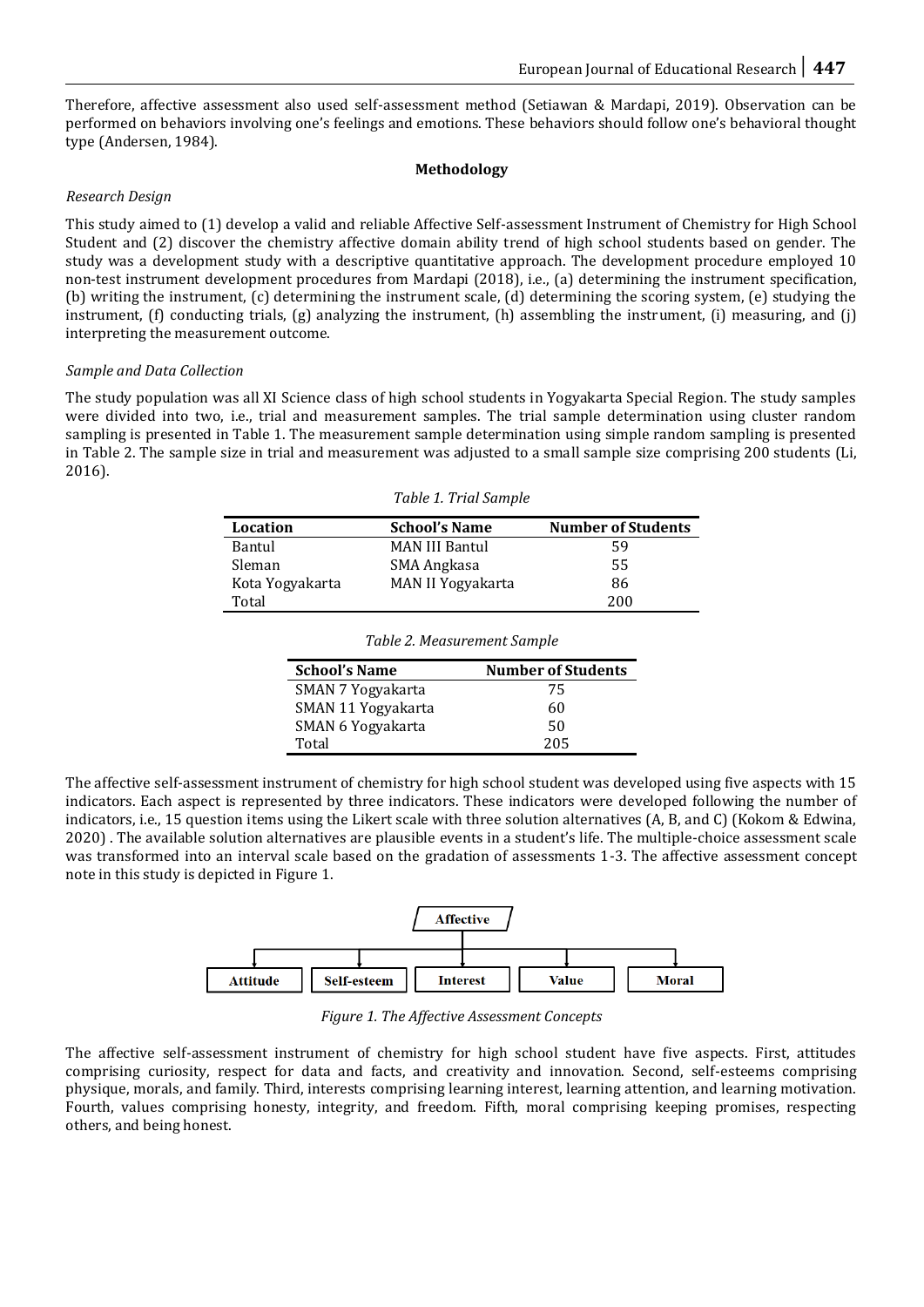# *Analyzing of Data*

Content validity shows that elements in a measurement instrument are relevant and representative of the measurement objective (Haynes et al., 1995). The items developed in this affective self-assessment instrument were validated by five expert judges. The experts were selected based on their fields, i.e., chemistry and educational research and evaluation. The experts assessed the instrument, scored the items, and delivered critics and suggestions to the items via the available comment column. The score from validators was then analyzed using the Aiken formula in equation 1 (Aiken, 1980). The valid criteria based on the Aiken table and suggestions from validators were then utilized to improve the affective self-assessment instrument. Content validity analysis aims to improve the instrument. Subsequently, it was subjected to a trial for construct validity.

$$
V = \frac{\sum n_i}{n(c-1)} \dots [1]
$$

Construct validity explains the tested items' consistency against the theories. It is mentioned by Azwar (2018) that construct validity proves the high correlation between measurement results from the items with the theoretic construct underlying the instrument arrangement. Construct validity emphasizes a logical analysis using statistical analysis results. Good validity for constructs or latent variables is achieved when (a) loading factor is  $\geq 0.30$  (Sarstedt & Mooi, 2014); (b) t-value from the loading factor is over the critical value (t-value  $\geq 1.96$ ) (Doll et al., 1994).

Reliability was calculated using composite reliability (CR) in equation 2 (Ghadi et al., 2012). Good construct reliability is achieved when it is  $\geq 0.7$  (Lance et al., 2006).

$$
\rho_C = \frac{(\Sigma \lambda)^2}{(\Sigma \lambda)^2 + \Sigma \operatorname{var}(\varepsilon)} \dots [2]
$$

The confirmatory factor analysis result acquired the fit criteria, referring to the fulfillment of two from three fit criteria models, i.e., Root Mean Square Error of Approximation  $(RMSEA \le 0.8)$ , p - value > 0.05, and Goodness of Fit Index  $\geq 0.90$  (Suranto et al., 2014). Two from these three criteria show that the developed instrument model is fit to the data.

# *Categories of Affective Domain Ability*

The affective domain ability was categorized using the ideal average and ideal standard deviation. The categories are presented in Table 3 (Mardapi, 2017).

| <b>Score</b>                                   | Category  |
|------------------------------------------------|-----------|
| $X \geq \overline{X} + 1.5SB_x$                | Very Good |
| $\overline{X} + 1.5SB_x > X \geq \overline{X}$ | Good      |
| $\bar{X} > X \geq \bar{X} - 1.5SB_x$           | Poor      |
| $X < \overline{X} - 1.5SB$                     | Very Poor |

*Table 3. The Categories Affective Domain*

#### *Statistical Test*

The statistical test employed to discover the difference of chemistry affective domain ability of high school students was one-way Anova used SPSS. F-test one-way Anova rely to the fulfillment by three criteria, i.e., samples were independent, identically distributes residuals are normal, and had equal variances between groups or homogeneous (Delacre et al., 2019). The significance level was 0.05. H<sub>0</sub> is accepted if  $\text{Sig} > 0.05$  (Dewi et al., 2017) and  $F_{calculation}$  >  $F_{table}$  (Mulyono et al., 2018).

#### **Findings**

#### *Affective Self-Assessment Instrument*

The developed affective self-assessment instrument has five aspects, i.e., attitude, self-esteem, interest, value, and moral. Each aspect has three indiactors and three question items. The instrument was presented using the Likert scale with three solution alternatives. The instrument quality was determined based on content validity, construct validity, and reliability.

# *Content Validity*

The content validity verification used the Aiken method. The assessment was performed by two chemistry experts and five educational research and evaluation experts. The content validity analysis result shows that 15 items analyzed using the Aiken method obtained a validity range of  $0.76 - 0.95$ . This score was compared to Right-Tail Probabilities ( $\rho$ ) for Selected Values of the Validity Coefficient (V). It was discovered that the rater number was seven and the highest score was three; therefore, the validity acceptance score was  $\geq 0.76$  (Aiken, 1985). Based on this result, all items developed in the study instrument were valid.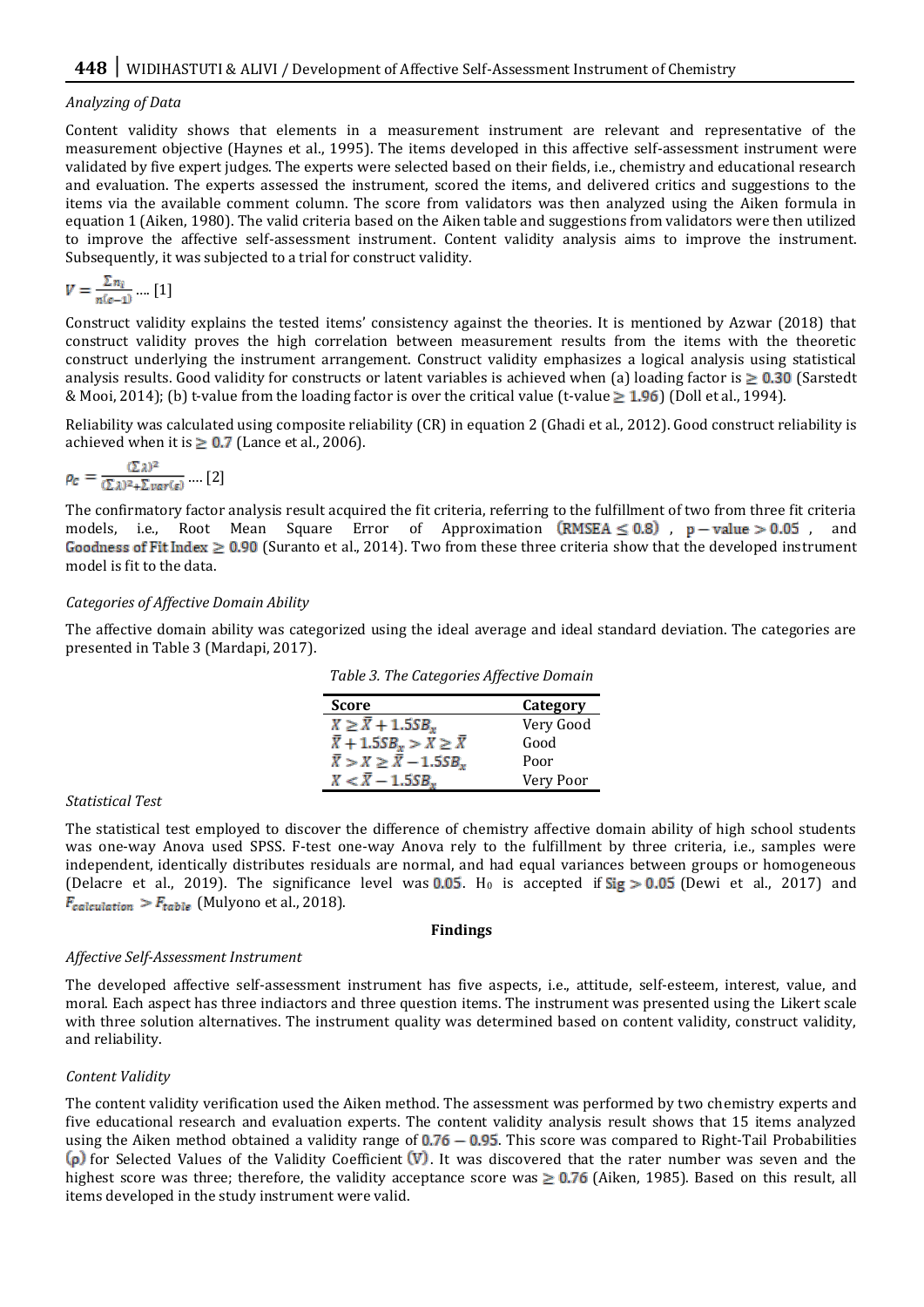# *Construct Validity*

The construct validity verification using the second-order CFA method is presented in Figure 2. Before discovering the construct validity result, a statistical analysis model verification was performed. Based on Figure 2, (a) RMSEA = 0.068  $\leq$  0.8, fulfilling the fit criteria, (b)  $p - value = 0.00000 < 0.05$ ; not fulfilling the criteria, and (c) Goodness of Fit Index (GFI) =  $0.90 \ge 0.90$ ; fulfilling the fit criteria. From the three criteria, the model fit obtained two fulfilling criteria. Therefore, it can be concluded that the second-order CFA analysis model fulfilled the goodness of fit statistical criteria, allowing the analysis to continue.

Construct validity verification is portrayed in Figure 2 and Table 4. Figure 2 obtains the first proof where five aspects and 15 items had a *loading factor*  $\geq$  0.30. Table 4 delivers the second proof that 15 items acquired a  $t - value \geq 1.96$ . Hence, it was discovered that 15 valid items were present to measure the chemistry affective ability of students.



Chi-Square=168.13, df=89, P-value=0.00000, RMSEA=0.067

*Figure 2. The Result of the Second Order-CFA Analysis of Affective Self-assessment Instrument*

Note: B1 : Learning interest; B2 : Integrity; B3 : Family; B4 : Ethics-moral; B5 : Physique; B6 : Learning attention; B7 : Curiosity; B8 : Learning motivation; B9 : Being honest; B10 : Respecting others; B11 : Honesty; B12 : Respect for data and facts; B13 : Creativity and innovation; B14 : Keeping promises; B15 : Freedom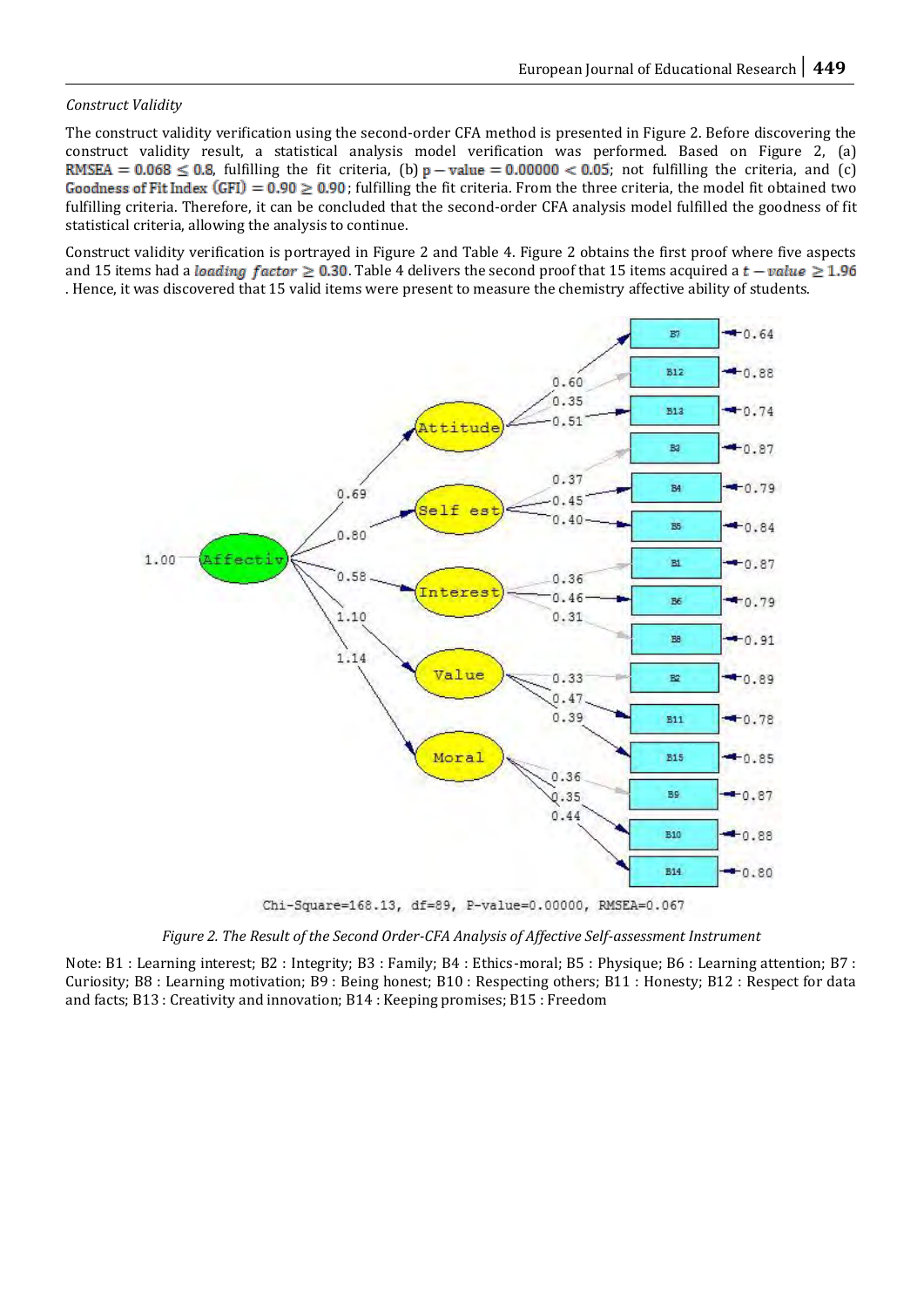| Tubic 1. The Result of the Second Oracle of ITImarysis of Ifficence Self assessment mistrament |                       |         |       |               |
|------------------------------------------------------------------------------------------------|-----------------------|---------|-------|---------------|
| Indicator                                                                                      | <b>Loading Factor</b> | t value | $R^2$ | <b>Notes</b>  |
| <b>B1</b>                                                                                      | 0.36                  |         | 0.13  | Reference var |
| B <sub>2</sub>                                                                                 | 0.33                  |         | 0.11  | Reference var |
| B <sub>3</sub>                                                                                 | 0.37                  |         | 0.13  | Reference var |
| <b>B4</b>                                                                                      | 0.45                  | 3.42    | 0.21  | Indicator fit |
| B <sub>5</sub>                                                                                 | 0.40                  | 3.26    | 0.16  | Indicator fit |
| B <sub>6</sub>                                                                                 | 0.46                  | 3.19    | 0.21  | Indicator fit |
| B7                                                                                             | 0.60                  | 4.66    | 0.36  | Reference var |
| B <sub>8</sub>                                                                                 | 0.31                  |         | 0.095 | Reference var |
| <b>B</b> 9                                                                                     | 0.36                  |         | 0.13  | Reference var |
| <b>B10</b>                                                                                     | 0.35                  | 3.41    | 0.12  | Indicator fit |
| <b>B11</b>                                                                                     | 0.47                  | 3.63    | 0.22  | Indicator fit |
| <b>B12</b>                                                                                     | 0.35                  |         | 0.12  | Reference var |
| <b>B13</b>                                                                                     | 0.51                  | 4.55    | 0.26  | Indicator fit |
| <b>B14</b>                                                                                     | 0.44                  | 3.85    | 0.20  | Indicator fit |
| <b>B15</b>                                                                                     | 0.39                  | 3.35    | 0.15  | Indicator fit |

*Table 4. The Result of the Second Order-CFA Analysis of Affective Self-assessment Instrument*

Note: *Reference var*: reference variable, t-value is not estimated, t-value target  $\geq 1.96$ .

## *Reliability*

Reliability verification using composite reliability  $(\rho_c)$  obtained  $\rho_c = 0.75$ . This score shows that the effective selfassessment instrument was reliable and could properly measure in different conditions. The reliability score of  $> 0.7$ concludes that the measurement reliability is good (Lance et al., 2006).

# *Chemistry Affective Ability Trend of Students*

The measurement process aimed to discover the affective domain ability trend of high school students based on gender. The chemistry affective domain measurement result of high school students in Yogyakarta Special Region is presented in Figure 3. Based on Figure 3, it was discovered that the chemistry affective domain of students was dominated by good and very good categories with percentages of 56% and 42%, respectively.



*Figure 3. The Chemistry Affective Domain Measurement Result*

Chemistry affective abilities of students in the attitude aspect are presented in Table 5. Table 5 shows that students had good attitudes in the chemistry learning process, marked by the very good category frequency being the most dominant. Therefore, it is concluded that the affective ability of students in the attitude aspect was very good.

| <b>Score</b>    | Category  | <b>Frequency</b> | Percentage (%) |
|-----------------|-----------|------------------|----------------|
| $X \geq 7.5$    | Very good | 105              |                |
| $7.5 > X \ge 6$ | Good      | 83               | 41             |
| $6 > X \ge 4.5$ | Poor      | 10               |                |
| X < 4.5         | Very poor | -                |                |
| Total           |           | 205              | 100            |

Chemistry affective abilities of students in the self-esteem aspect are presented in Table 6. Table 6 shows that students had good self-esteem in the chemistry learning process, marked by the good category frequency being the most dominant. Therefore, it is concluded that the affective ability of students in the self-esteem aspect was good.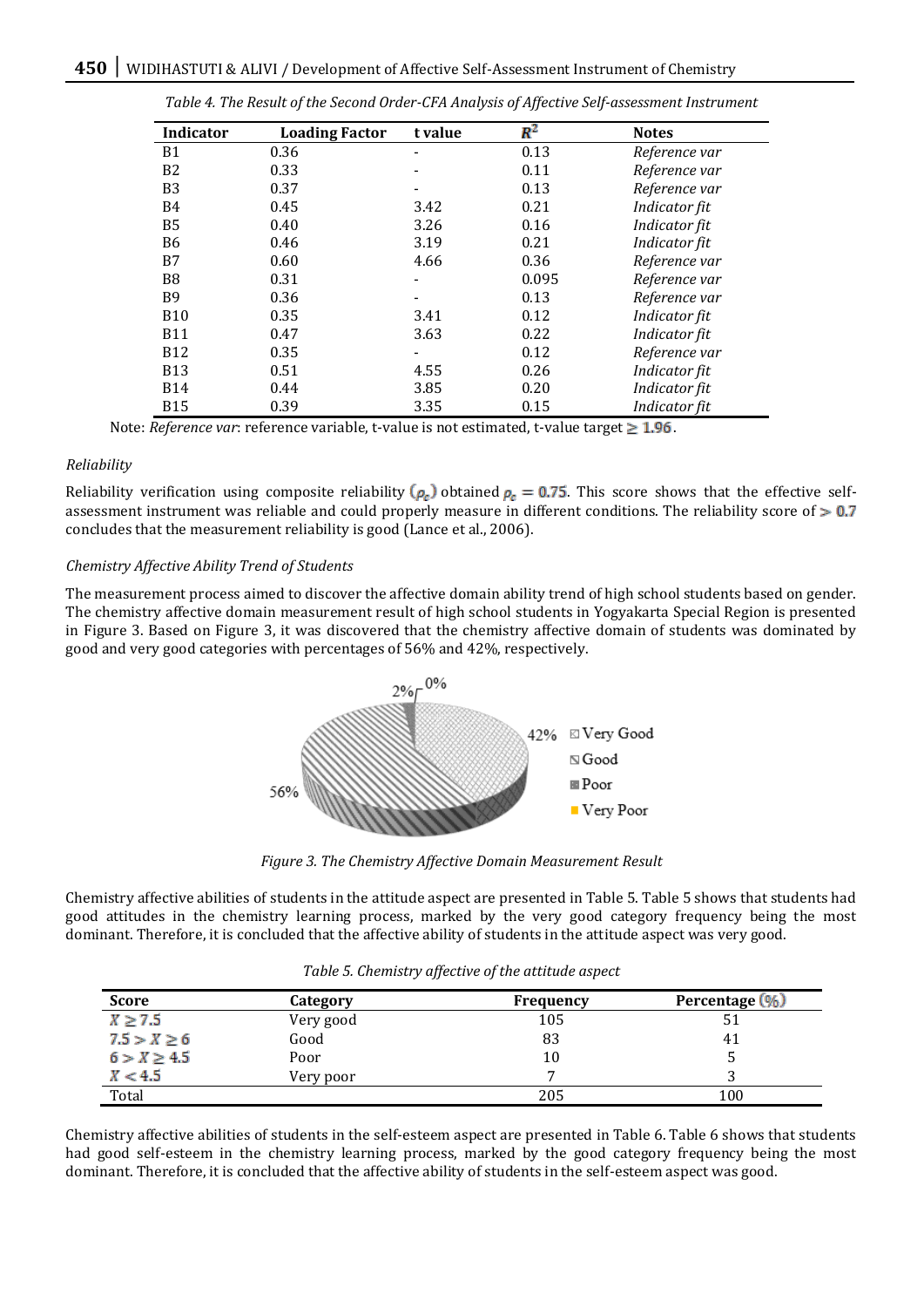| <b>Score</b>    | Category  | Frequency | Percentage (%) |
|-----------------|-----------|-----------|----------------|
| $X \geq 7.5$    | Very good | 76        | 37             |
| $7.5 > X \ge 6$ | Good      | 107       | 52             |
| $6 > X \ge 4.5$ | Poor      | 17        |                |
| X < 4.5         | Very poor |           |                |
| Total           |           | 205       | 100            |

*Table 6. Chemistry Affective of the Self-esteem Aspect*

Chemistry affective abilities of students in the interest aspect are presented in Table 7. Table 7 shows that students had good interests in the chemistry learning process, marked by the good category frequency being the most dominant. Therefore, it is concluded that the affective ability of students in the interest aspect was good.

| <b>Score</b>    | Category  | <b>Frequency</b> | Percentage (%) |
|-----------------|-----------|------------------|----------------|
| $X \geq 7.5$    | Very good | 45               | 22             |
| $7.5 > X \ge 6$ | Good      | 123              | 60             |
| $6 > X \ge 4.5$ | Poor      | 24               | 12             |
| X < 4.5         | Very poor | 13               |                |
| Total           |           | 205              | 100            |

*Table 7. Chemistry Affective of the Interest Aspect*

Chemistry affective abilities of students in the value aspect are presented in Table 8. Table 8 shows that students had good values in the chemistry learning process, marked by the very good category frequency being the most dominant. Therefore, it is concluded that the affective ability of students in the value aspect was very good.

|  | Table 8. Chemistry Affective of the Value Aspect |  |  |  |  |
|--|--------------------------------------------------|--|--|--|--|
|--|--------------------------------------------------|--|--|--|--|

| <b>Score</b>    | Category  | Frequency | Percentage (%) |
|-----------------|-----------|-----------|----------------|
| $X \geq 7.5$    | Very good | 170       | 83             |
| $7.5 > X \ge 6$ | Good      | 28        | 14             |
| $6 > X \ge 4.5$ | Poor      |           |                |
| X < 4.5         | Very poor |           |                |
| Total           |           | 205       | 100            |

Chemistry affective abilities of students in the moral aspect are presented in Table 9. Table 9 shows that students had good morals in the chemistry learning process, marked by the very good category frequency being the most dominant. Therefore, it is concluded that the affective ability of students in the moral aspect was very good.

| <b>Score</b>     | Category  | <b>Frequency</b> | Percentage (%) |
|------------------|-----------|------------------|----------------|
| $X \geq 7.5$     | Very good | 143              | 70             |
| $7.5 > X \ge 6$  | Good      | 57               | 28             |
| $6 > X \geq 4.5$ | Poor      |                  |                |
| X < 4.5          | Very Poor |                  |                |
| Total            |           | 205              | 100            |

Chemistry affective domain abilities of high school students based on gender are illustrated in Figure 4. Figure 4 demonstrates that Chemistry affective abilities of high school students based on gender had different abilities. It is demonstrated by the "good" affective ability category domination in male students and the "very good" category domination in female students. This difference was obtained from one-way Anova*.* The data must fulfillment three assumpsion, i.e., 1) the data collection technique used simple random sampling showed that the data were independent (Wong, 2015), 2) normality indicates that the two data are normally distributed, indicated by the Sig. Kolmogorov - Smirnov (boy = 0.716 & girl = 0.060) > 0.05 (Sari & Hidayat, 2019), and 3) the chemistry affective domain ability data had *Sig. Lavene Statistic* =  $0.230 > 0.05$ , which can be concluded to have homogeneous variance (Akbarini et al. al., 2018). The result of an  $F(12.218) > 3.89$  (Mulyono et al., 2018) and Sig. (0.001) < 0.05 (Dewi et al., 2017), concluding a statistically significant difference of Chemistry affective domain abilities in male and female students.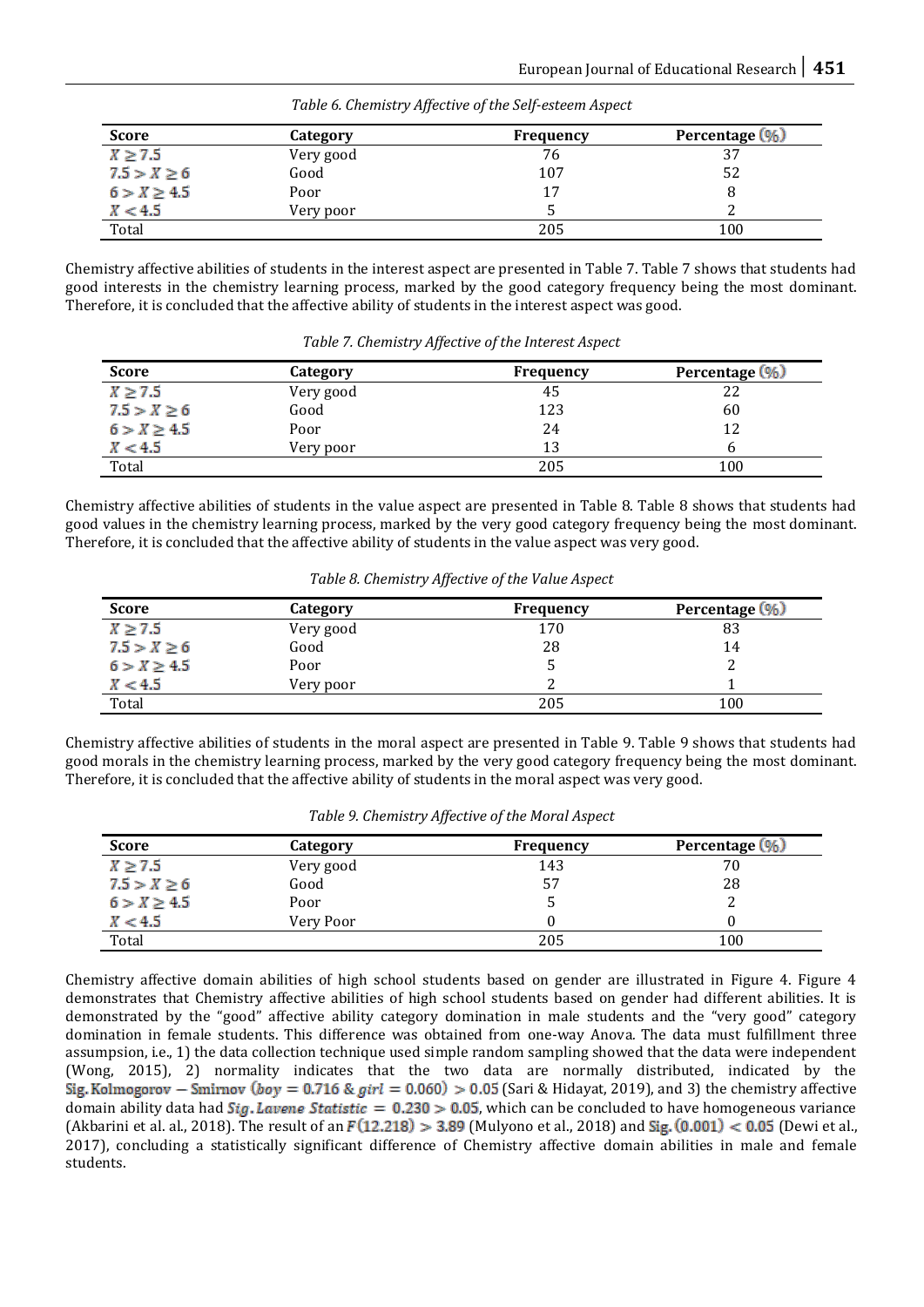

*Figure 4. Chemistry Affective Domain Abilities of High School Students Based on Gender*

#### **Discussion**

This study aimed to develop a affective self-assessment instrument of chemistry for high school student with known quality and the chemistry affective domain ability trend of high school students. The chemistry affective was measured from attitude, self-esteem, interest, value, and moral. The chemistry affective instrument quality was observed from content validity, construct validity, and reliability. Content validity using the Aiken index obtain a range of  $0.76 - 0.95$ . It shows that all items in the Affective self-assessment instrument of chemistry were valid with a content validity value of  $\geq$  0.76 (Aiken, 1985). Before discovering the construct validity result, a statistical analysis model verification was performed using confirmatory factor analysis. The fit test obtained  $(RMSEA = 0.067) < 0.8$ ,  $(p - value = 0.000) < 0.0.5$ , and (Goodness of fit ststistic = 0.90) > 0.90. The fit test revealed that one requirement, i.e.,  $p - value$ , did not fulfill the fit criteria. Hence, it fulfill two from three criteria (Suranto et al., 2014). Construct validity shows that 15 items fulfilled the valid criteria with a loading factor  $\geq 0.30$  (Sarstedt & Mooi, 2014) and  $t -$  value  $\geq$  1.96 (Doll et al., 1994). Reliability ( $\rho_c$  = 0.75) > 0.7 shows good reliability (Lance et al., 2006). Based on the analysis result of the instrument quality, 15 items could be used to measure chemistry affective ability. The analysis process follows Hidayati et al. (2021), in which standard instruments are prepared through a validation process by expert-judgment to be refined, followed by an empirical validation process to determine the validity and reliability of the developed instrument. The existence of an assessment process will improve students' attitudes towards chemistry learning (A'izzah et al., 2017). In addition, another study revealed a relationship between affective and cognitive, where students with good affective abilities tend to have good cognitive abilities (Rosa, 2015). It shows that affective assessment with a good quality instrument can provide benefits for evaluating the cognitive domain.

Chemistry affective abilities were dominated in the good and very good categories, while the chemistry affective domain ability trend between male and female students was statistically and significantly different. It is shown by the analysis result using one-way Anova with  $F(12.218) > 3.89$  and Sig. (0.001 < 0.05) (Mulyono et al., 2018). It is discovered that the affective domain abilities of male students were dominated by the "good" category while female students were dominated by the "very good" category. High ability is an essential variable in learning since it determines the extent of success in learning (Istiyono et al., 2020). It illustrates that the affective domain learning indicators are successfully demonstrated by the dominance of the "good" and "very good" categories. The results of this study are supported by a study showing that male and female students have different beliefs in the learning process (Rojo Robas et al., 2018). Another study found evidence that the affective abilities of male and female students were different (Adenzato et al., 2017). The results of other studies showed gender differences in students' attitudes towards science (Wan & Lee, 2017).

In studies that focus or include the affective domain, some researchers included gender as a variable of interest. Kavousi et al., (2017) showed that the differences in affective domain between male and female students, preferences of senior high school students indicated that there were differences in the level of education and ability. Meanwhile, male students have more physical activity than female students. Ayub et al., (2017) showed that female students better than boys in all domains (affective, cognitive, psychomotor). Female students have a higher average mathematical engagement than male students. High school students are teenagers, Herman-Giddens (2006) mentions that the onset of puberty is associated with changes in affective domains such as increased emotional intensity, sensation seeking, risk taking, sleep/arousal regulation, and affective disorders. Based on this description, it can be seen that there are several possibilities that affect the difference in affective domains between male and female students.

#### **Conclusion**

This study instrument was developed to measure the chemistry affective domain of high school students including attitudes, self-esteem, interests, values, and morals. The results showed 15 valid and reliable items to be used to measure the chemistry affective. Furthermore, it is expected that this affective self-assessment instrument of chemistry can be used by teachers in assessing the learning process. The affective domain ability trend of students was statistically and significantly different between male and female students. The chemistry affective domain ability of male students was dominated by the "good" category while the "very good" category dominated in female students.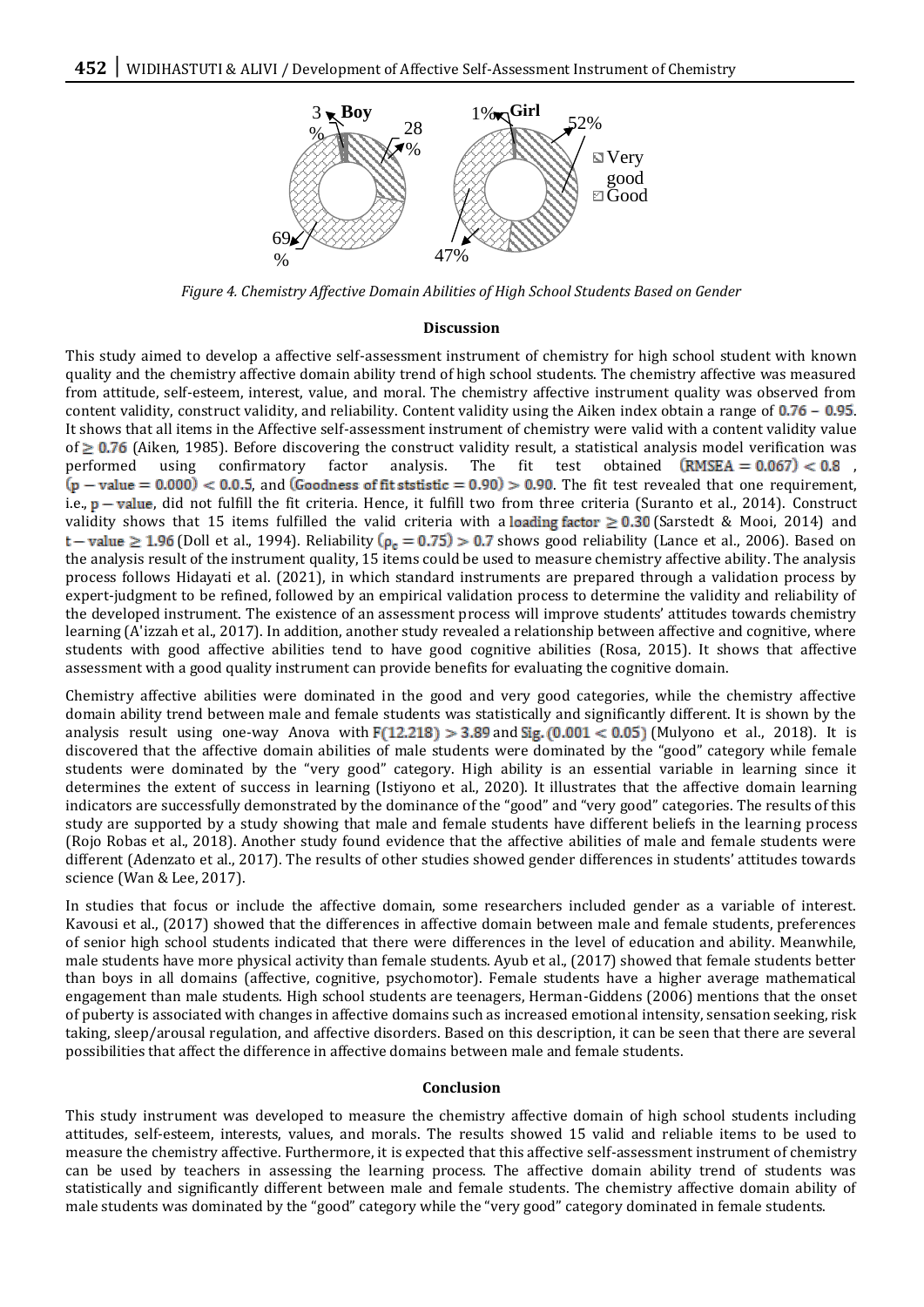#### **Recommendations**

Referring to the study results that the affective domain assessment process is critical to be carried out using instruments with known quality, this affective domain self-assessment instrument can be used to measure the affective domain in the chemistry learning process in schools. Affective aspects that are measured are attitudes, self-esteem, interests, values, and morals. The affective domain trend shows differences between male and female students; hence, is possible to conduct an affective domain study with other affecting factors based on current technological developments.

#### **Limitations**

The study had two major limitations. First, the research was conducted online so that only some students filled out this instrument at one school. Therefore, several schools are needed to assess chemistry affective abilities of students. Second, the ability estimation is carried out only in class XI science class and does not cover all levels class.

#### **References**

- Abadi, T. W. (2016). Aksiologi: Antara etika, moral, dan estetika [Axiology: Between ethics, morals, and aesthetics]. *Kanal: Jurnal Ilmu Komunikasi*, *4*(2), 187-204[. https://doi.org/10.21070/kanal.v4i2.1452](https://doi.org/10.21070/kanal.v4i2.1452)
- Adenzato, M., Brambilla, M., Manenti, R., De Lucia, L., Trojano, L., Garofalo, S., Enrici, I., & Cotelli, M. (2017). Gender differences in cognitive Theory of Mind revealed by transcranial direct current stimulation on medial prefrontal cortex. *Scientific Reports*, *7*(1), 1-9.<https://doi.org/10.1038/srep41219>

Aiken, L. R. (1980). Attitude measurement and research. *New directions for testing and measurement*, *7*, 1-24.

- Aiken, L. R. (1985). Three coefficients for analyzing the reliability and validity of ratings. *Educational and Psychological Measurement*, *45*(1), 131-142.<https://doi.org/10.1177/0013164485451012>
- A'izzah, A. A., Susialaningsih, E., & Sumarti, S. S. (2017). Pengembangan instrumen penilaian (attitude toward chemistry) dengan teknik peer dan self assessment siswa SMA N 2 Salatiga [Development of assessment instruments (attitude toward chemistry) with peer techniques and self-assessment for students of SMA N 2 Salatiga]. *Chemistry in Education*, 6(2), 29-34[. https://bit.ly/3lkg0xs](https://bit.ly/3lkg0xs)
- Akbarini, N. R., Murtini, W., & Rahmanto, A. N. (2018). The effect of Lectora inspire-based interactive learning media in vocational high school. *Jurnal Pendidikan Vokasi*, *8*(1), 78-87[. https://doi.org/10.21831/jpv.v8i1.17970](https://doi.org/10.21831/jpv.v8i1.17970)
- Andersen, E. B. (1980). *Discrete statistical models with social science applications* (No. 04; HA29, A53.). North Holland Publishing Company.
- Andersen, S. M. (1984). Self-knowledge and social inference: II. The diagnosticity of cognitive/affective and behavioral data. *Journal of Personality and Social Psychology*, *46*(2), 294[. https://doi.org/10.1037/0022-3514.46.2.294](https://doi.org/10.1037/0022-3514.46.2.294)
- Anderson, L. W., & Bourke, S. F. (2013). *Assessing affective characteristics in the schools*. Routledge. <https://doi.org/10.4324/9781410605443>
- Ayub, A. F. M., Yunus, A. S. M., Mahmud, R., Salim, N. R., & Sulaiman, T. (2017). Differences in students' mathematics engagement between gender and between rural and urban schools. *AIP Conference Proceedings 1795*, 1–6. <https://doi.org/10.1063/1.4972169>
- Azwar, S. (2018). *Reliabilitas dan validitas* [Reliability and validity]. Pustaka Pelajar.
- Beltrán-Pellicer, P., & Godino, J. D. (2020). An onto-semiotic approach to the analysis of the affective domain in mathematics education. *Cambridge Journal of Education*, *50*(1), 1-20. <https://doi.org/10.1080/0305764X.2019.1623175>
- Bhardwaj, A. (2016). Importance of education in human life: A holistic approach. *International Journal of Science and Consciousness*, *2*(2), 23-28.<https://bit.ly/3rstOcQ>
- Bloom, B. S., Engelhart, M. D., Furst, E. J., Hill, W. H., & Krathwohl, D. R. (1956). *Handbook I: cognitive domain*. David McKay.
- Chen, A., & Wang, Y. (2017). The role of interest in physical education: A review of research evidence. *Journal of Teaching in Physical Education*, *36*(3), 313-322[. https://doi.org/10.1123/jtpe.2017-0033](https://doi.org/10.1123/jtpe.2017-0033)
- Cimpian, J. R., Lubienski, S. T., Timmer, J. D., Makowski, M. B., & Miller, E. K. (2016). Have gender gaps in math closed? Achievement, teacher perceptions, and learning behaviors across two ECLS-K cohorts. *AERA Open*, *2*(4). <https://doi.org/10.1177/2332858416673617>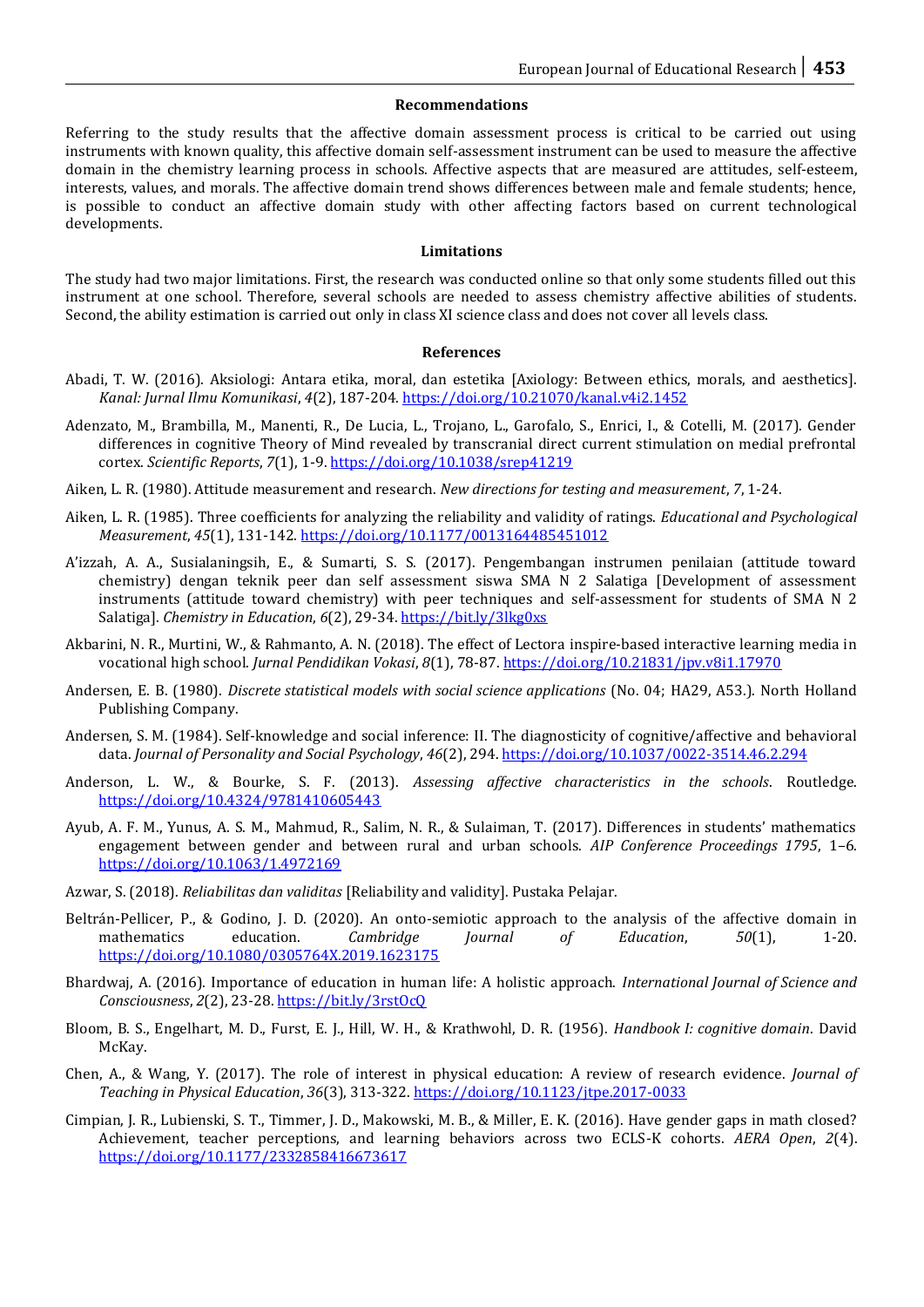- Delacre, M., Leys, C., Mora, Y. L., & Lakens, D. (2019). Taking parametric assumptions seriously: Arguments for the use of Welch's F-test instead of the classical F-test in one-way ANOVA. *International Review of Social Psychology*, *32*(1), 1-12.<http://doi.org/10.5334/irsp.198>
- Dewi, I. P. M., Suryadarma, I. G. P., Wilujeng, I., & Wahyuningsih, S. (2017). The effect of science learning integrated with local potential of wood carving and pottery towards the junior high school students' critical thinking skills. *Journal of Indonesia Science Education/ Jurnal Pendidikan IPA Indonesia*, *6*(1), 103-109. <https://doi.org/10.15294/jpii.v6i1.9598>
- Doll, W. J., Xia, W., & Torkzadeh, G. (1994). A confirmatory factor analysis of the end-user computing satisfaction instrument. *MIS Quarterly*, *18*(4), 453-461[. https://doi.org/10.2307/249524](https://doi.org/10.2307/249524)
- Fitts, W. H., & Roid, G. H. (1964). *Tennessee self concept scale*. Counselor Recordings and Tests.
- Ghadi, I., Alwi, N. H., Bakar, K. A., & Talib, O. (2012). Construct validity examination of critical thinking dispositions for undergraduate students in University Putra Malaysia. *Higher Education Studies*, *2*(2), 138-145. <https://.doi.org/10.5539/hes.v2n2p138>
- Harackiewicz, J. M., Smith, J. L., & Priniski, S. J. (2016). Interest matters: The importance of promoting interest in education. *Policy Insights from the Behavioral and Brain Sciences*, *3*(2), 220-227. <https://doi.org/10.1177/2372732216655542>
- Harlen, W. (1985). *Teaching and learning primary science*. Teachers College Press.
- Hart, L. E. (1989). Describing the affective domain: Saying what we mean. In D. B. McLeod & V. M. Adams. *Affect and Mathematical Problem Solving* (pp. 37-45). Springer. [https://doi.org/10.1007/978-1-4612-3614-6\\_3](https://doi.org/10.1007/978-1-4612-3614-6_3)
- Haynes, S. N., Richard, D., & Kubany, E. S. (1995). Content validity in psychological assessment: A functional approach to concepts and methods. *Psychological Assessment*, *7*(3), 238-247[. https://doi.org/10.1037/1040-3590.7.3.238](https://doi.org/10.1037/1040-3590.7.3.238)
- Herman-Giddens, M. (2006). Recent data on pubertal milestones in United States children: the secular trend toward earlier development. *International Journal of Andrology, 29, 241–246.* [https://doi.org/10.1111/j.1365-](https://doi.org/10.1111/j.1365-2605.2005.00575.x) [2605.2005.00575.x](https://doi.org/10.1111/j.1365-2605.2005.00575.x)
- Hidayati, H. N., Hayat, B., & Rahayu, W. (2021). Assessment of the validity and reliability of mental health instruments of high school student in Indonesia. *European Journal of Educational Research*, *10*(2), 729-742. <https://doi.org/10.12973/eu-jer.10.2.729>
- Hosseini, S. N., Alavijeh, M. M., Matin, B. K., Hamzeh, B., Ashtarian, H., & Jalilian, F. (2016). Locus of control or selfesteem; Which one is the best predictor of academic achievement in Iranian college students. *Iranian Journal of Psychiatry and Behavioral Sciences*, *10*(1), 1-6.<https://doi.org/10.17795/ijpbs-2602>
- Hudi, I. (2017). Pengaruh pengetahuan moral terhadap perilaku moral pada siswa SMP Negeri Kota Pekan Baru berdasarkan pendidikan orangtua [The influence of moral knowledge on moral behavior in public junior high school students in pekanbaru city based on parents' education]. *Jurnal Moral Kemasyarakatan*, *2*(1), 30-44. <https://bit.ly/3EOmb4s>
- Istiyono, E., Dwandaru, W. S. B., Setiawan, R., & Megawati, I. (2020). Developing of computerized adaptive testing to measure physics higher order thinking skills of senior high school students and its feasibility of use. *European Journal of Educational Research*, *9*(1), 91-101. <https://doi.org/10.12973/eu-jer.9.1.91>
- Kavousi, E., Khazaei, Z., Amini, A., Fattahi, E., Panahi, A., Sohrabivafa, M., Beiranvand, R., & Goodarzi, E. (2017). Promoting behaviors of healthiness in two domains of physical activity and nutrition statue in high school students. *International Journal of Pediatrics*, *5*(5), 4839-4847[. https://doi.org/10.22038/ijp.2017.21416.1797](https://doi.org/10.22038/ijp.2017.21416.1797)
- Kokom, K., & Edwina, T. N. (2020). Relationship between social support families with meaningfulness of life in the elderly in rural Kebandungan. *Jurnal Psikologi Talenta*, *5*(2), 87-96[. https://doi.org/10.26858/talenta.v5i2.9859](https://doi.org/10.26858/talenta.v5i2.9859)
- Kusumaningtyas, P., Yusvitasari, R. E., & Majid, A. (2018). Pengembangan instrumen penilaian kinerja untuk mengukur kompetensi siswa dalam kegiatan praktikum kimia di SMA/K [Development of performance assessment instruments to measure student competence in chemistry practicum activities at SMA/K]. *Jurnal Inovasi Pendidikan Kimia*, *12*(2), 2128-2136.
- Lance, C. E., Butts, M. M., & Michels, L. C. (2006). The sources of four commonly reported cutoff criteria: What did they really say? *Organizational research methods*, *9*(2), 202-220.<https://doi.org/10.1177/1094428105284919>
- Li, C. H. (2016). Confirmatory factor analysis with ordinal data: Comparing robust maximum likelihood and diagonally weighted least squares. *Behavior Research Methods*, *48*(3), 936-949. <https://doi.org/10.3758/s13428-015-0619-7>
- Lilleholt, L. (2019). Cognitive ability and risk aversion: A systematic review and meta analysis. *Judgment and Decision Making*, *14*(3), 234-279.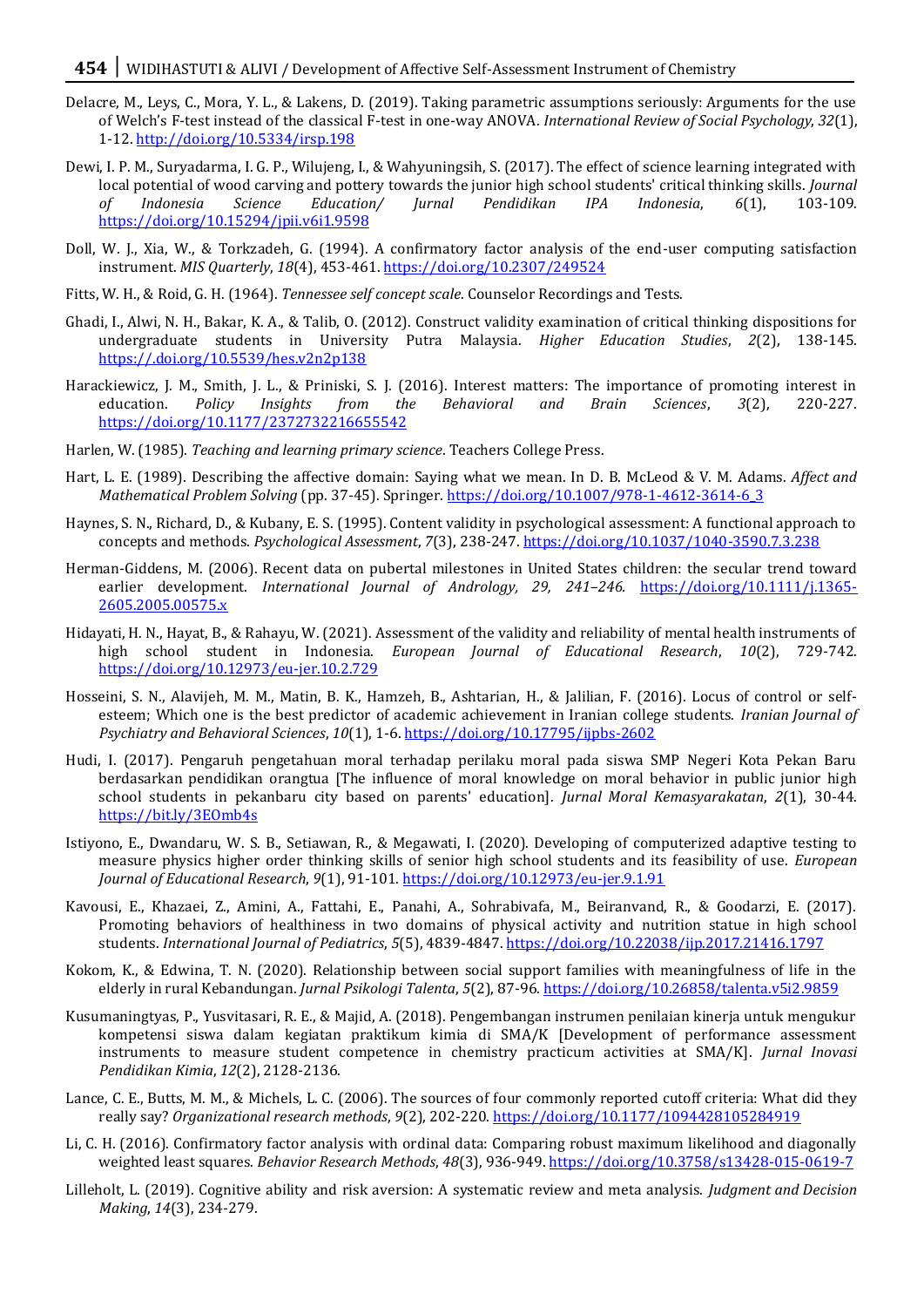- Mardapi, D. (2012). *Teknik penyusunan instrumen tes dan non tes* [Techniques for preparing test and non-test instruments]. Mitra Cendekia.
- Mardapi, D. (2017). *Pengukuran, penilaian dan evaluasi pendidikan* [Measurement, assessment and evaluation of education]. Parama Publishing.
- Mardapi, D. (2018). *Teknik penyusunan instrumen tes dan non tes* [Techniques for preparing test and non-test instruments]. Parama Publishing.
- Marshman, E., Kalender, Z. Y., Schunn, C., Nokes-Malach, T., & Singh, C. (2018). A longitudinal analysis of students' motivational characteristics in introductory physics courses: Gender differences. *Canadian Journal of Physics*, *96*(4), 391-405[. https://doi.org/10.1139/cjp-2017-0185](https://doi.org/10.1139/cjp-2017-0185)
- Mulyono, D., Asmawi, M., & Nuriah, T. (2018). The effect of reciprocal teaching, student facilitator and explaining and learning independence on mathematical learning results by controlling the initial ability of students. *International Electronic Journal of Mathematics Education*, *13*(3), 199-205[. https://doi.org/10.12973/iejme/3838](https://doi.org/10.12973/iejme/3838)
- Muslich, K. M. (2014). Pengembangan model assessment afektif berbasis self assessment dan peer assessment di SMA Negeri 1 [Development of the self-assessment and peer assessment based affective assessment model at SMA Negeri 1]. *Jurnal Kebijakan dan Pengembangan Pendidikan*, *2*(2), 143-148.<https://bit.ly/3xH3mxu>
- Ramma, Y., Bholoa, A., Watts, M., & Nadal, P. S. (2018). Teaching and learning physics using technology: Making a case for the affective domain. *Education Inquiry*, *9*(2), 210-236[. https://doi.org/10.1080/20004508.2017.1343606](https://doi.org/10.1080/20004508.2017.1343606)
- Riscaputantri, A., & Wening, S. (2018). Pengembangan instrumen penilaian afektif siswa kelas IV sekolah dasar di Kabupaten Klaten [Development of affective assessment instruments for fourth grade elementary school students in Klaten District]. *Jurnal Penelitian dan Evaluasi Pendidikan*, *22*(2), 231-242. <https://doi.org/10.21831/pep.v22i2.16885>
- Rojo Robas, V., Villarroel Villamor, J. D., & Madariaga Orbea, J. M. (2018). The affective domain in learning mathematics according to students' gender. *Revista Latinoamericana de Investigación en Matemática Educative*, *21*(2), 183-202. <https://doi.org/10.12802/relime.18.2123>
- Rosa, F. O. (2015). Analisis kemampuan siswa kelas X pada ranah kognitif, afektif dan psikomotorik [Analysis of the ability of class X students in the cognitive, affective and psychomotor domains]. *Omega: Jurnal Fisika dan Pendidikan Fisika*, *1*(2), 24-28.
- Sari, V. T. A., & Hidayat, W. (2019). The students' mathematical critical and creative thinking ability in double-loop problem solving learning. In *Journal of Physics: Conference Series*, 1315(1), 012024. problem solving learning. In *Journal of Physics: Conference Series,* 1315(1), 012024. <https://doi.org/10.1088/1742-6596/1315/1/012024>
- Sarstedt, M., & Mooi, E. (2014). A concise guide to market research. *The Process, data, and methods using IBM SPSS statistics*, Springer[. https://doi.org/10.1007/978-3-642-53965-7](https://doi.org/10.1007/978-3-642-53965-7)
- Saxon, D. P., Levine-Brown, P., & Boylan, H. R. (2008). Affective assessment for developmental students, part 1. *Research in Developmental Education*, *22*(1), 1-4[. https://bit.ly/3I9lkgJ](https://bit.ly/3I9lkgJ)
- Setiadi, H. (2016). Pelaksanaan penilaian pada Kurikulum 2013 [Implementation of the assessment in the 2013 Curriculum]. *Jurnal Penelitian dan Evaluasi Pendidikan* /*Journal of Educational Research and Evaluation*, *20*(2), 166-178[. https://dx.doi.org/10.21831/pep.v20i2.7173](https://dx.doi.org/10.21831/pep.v20i2.7173)
- Setiawan, A., & Mardapi, D. (2019). The development of instrument for assessing students' affective domain using selfand peer-assessment models. *International Journal of Instruction*, *12*(3), 425-438. <https://doi.org/10.29333/iji.2019.12326a>
- Setiawan, D. A., VH, E. S., & Mulyani, S. (2013). Prestasi belajar dengan pembelajaran kooperatif tipe numbered heads together (NHT) lebih tinggi dari pada think-pair-share (TPS) pada materi pelajaran tata nama senyawa kimia dan persamaan reaksi kimia [Learning achievement with cooperative learning type numbered heads together (NHT) is higher than think-pair-share (TPS) in the subject matter of chemical compound nomenclature and chemical reaction equations]. *Jurnal Pendidikan Kimia,* (4), 11-18[. https://bit.ly/3lheYlE](https://bit.ly/3lheYlE)
- Slameto. (2010). *Belajar & Faktor-faktor yang Mempengaruhi* [Learning & Influencing Factors]. Rineka Cipta*.*
- Suranto, S., Muhyadi, M., & Mardapi, D. (2014). Pengembangan instrumen evaluasi uji kompetensi keahlian (UKK) administrasi perkantoran di SMK [Development of an evaluation instrument for the skill competency test (UKK) for office administration in SMK]. *Jurnal Penelitian dan Evaluasi Pendidikan, 18*(1), 98-114. <https://doi.org/10.21831/pep.v18i1.2127>
- Syamsudin, A., Budiyono, B., & Sutrisno, S. (2016). Model of affective assessment of primary school students. *REiD Research and Evaluation in Education*, *2*(1), 25-41. https://doi.org/10.21831/reid.v2i1.8307